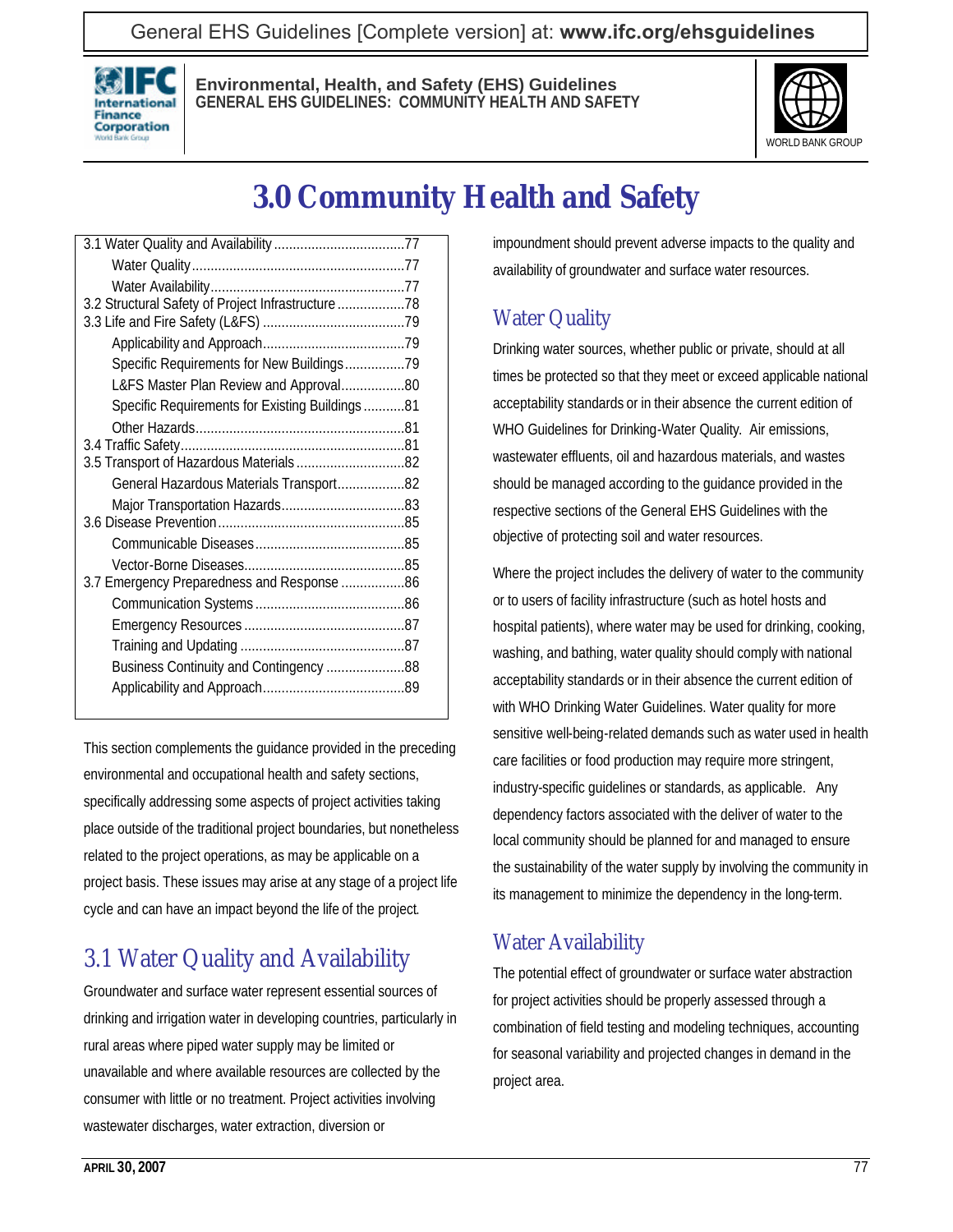



Project activities should not compromise the availability of water for personal hygiene needs and should take account of potential future increases in demand. The overall target should be the availability of 100 liters per person per day although lower levels may be used to meet basic health requirements.<sup>79</sup> Water volume requirements for well-being-related demands such as water use in health care facilities may need to be higher.

# 3.2 Structural Safety of Project **Infrastructure**

Hazards posed to the public while accessing project facilities may include:

- Physical trauma associated with failure of building structures
- Burns and smoke inhalation from fires
- Injuries suffered as a consequence of falls or contact with heavy equipment
- Respiratory distress from dust, fumes, or noxious odors
- Exposure to hazardous materials

Reduction of potential hazards is best accomplished during the design phase when the structural design, layout and site modifications can be adapted more easily. The following issues should be considered and incorporated as appropriate into the planning, siting, and design phases of a project:

- Inclusion of buffer strips or other methods of physical separation around project sites to protect the public from major hazards associated with hazardous materials incidents or process failure, as well as nuisance issues related to noise, odors, or other emissions
- Incorporation of siting and safety engineering criteria to prevent failures due to natural risks posed by earthquakes, tsunamis, wind, flooding, landslides and fire. To this end, all

http://www.who.int/water\_sanitation\_health/diseases/wsh0302/en/index.html

project structures should be designed in accordance with engineering and design criteria mandated by site-specific risks, including but not limited to seismic activity, slope stability, wind loading, and other dynamic loads

- Application of locally regulated or internationally recognized building codes<sup>80</sup> to ensure structures are designed and constructed in accordance with sound architectural and engineering practice, including aspects of fire prevention and response
- Engineers and architects responsible for designing and constructing facilities, building, plants and other structures should certify the applicability and appropriateness of the structural criteria employed.

International codes, such as those compiled by the International Code Council (ICC)81, are intended to regulate the design, construction, and maintenance of a built environment and contain detailed guidance on all aspects of building safety, encompassing methodology, best practices, and documenting compliance. Depending on the nature of a project, guidance provided in the ICC or comparable codes should be followed, as appropriate, with respect to:

- **Existing structures**
- Soils and foundations
- Site grading
- Structural design
- Specific requirements based on intended use and occupancy
- Accessibility and means of egress
- Types of construction
- Roof design and construction
- Fire-resistant construction
- Flood-resistant construction

 $\overline{a}$ 

l

<sup>79</sup> World Health Organization (WHO) defines 100 liters/capita/day as the amount required to meet all consumption and hygiene needs. Additional information on lower service levels and potential impacts on health are described in "Domestic Water Quantity, Service Level and Health" 2003.

<sup>80</sup> ILO-OSH, 2001. http://www.ilo.org/public/english/protection/ safework/cops/english/download/e000013.pdf

<sup>81</sup> ICC, 2006.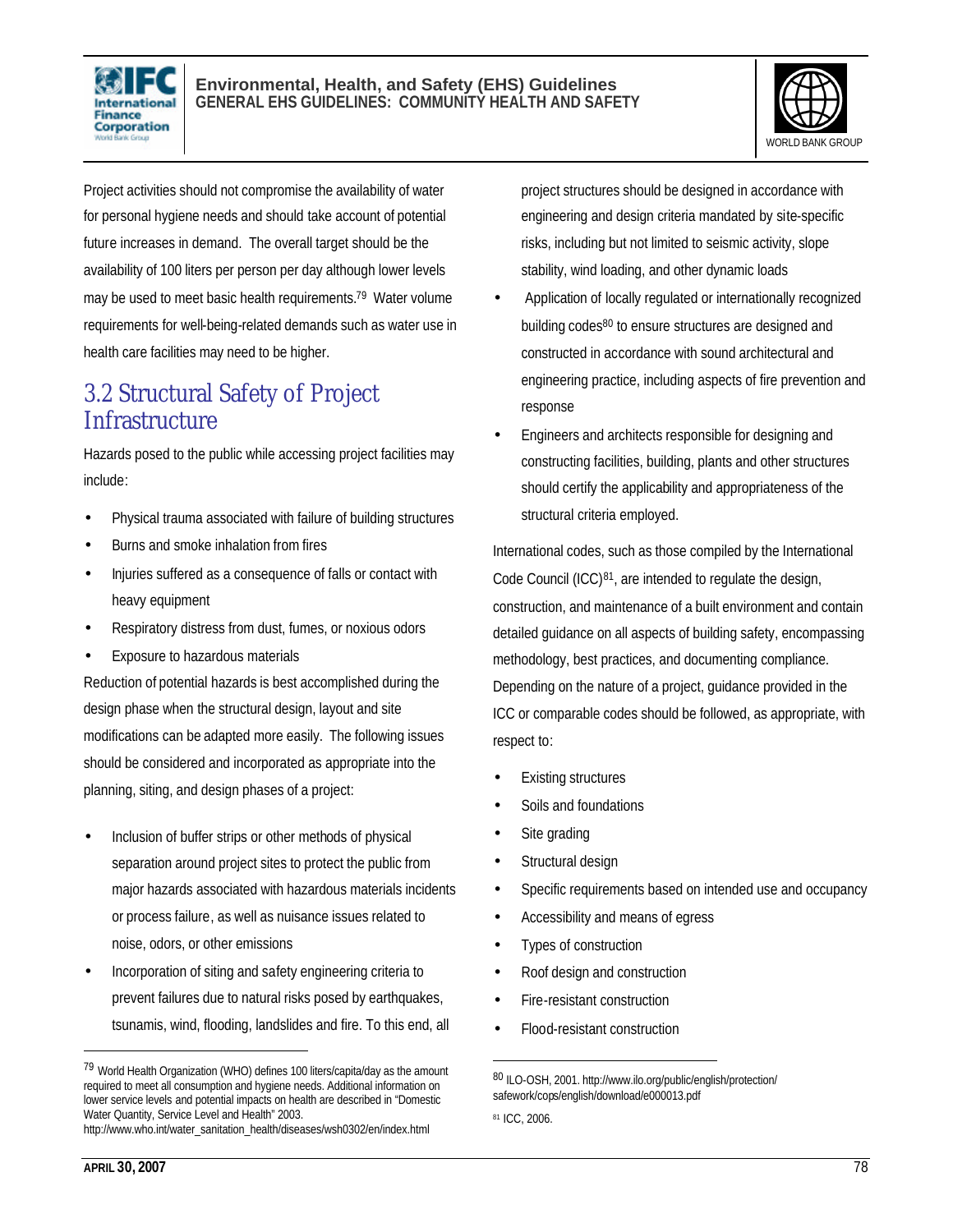



- Construction materials
- Interior environment
- Mechanical, plumbing and electrical systems
- Elevators and conveying systems
- Fire safety systems
- Safeguards during construction
- Encroachments into public right-of-way

Although major design changes may not be feasible during the operation phase of a project, hazard analysis can be undertaken to identify opportunities to reduce the consequences of a failure or accident. Illustrative management actions, applicable to hazardous materials storage and use, include:

- Reducing inventories of hazardous materials through inventory management and process changes to greatly reduce or eliminate the potential off-site consequences of a release
- Modifying process or storage conditions to reduce the potential consequences of an accidental off-site release
- Improving shut-down and secondary containment to reduce the amount of material escaping from containment and to reduce the release duration
- Reducing the probability that releases will occur through improved site operations and control, and through improvements in maintenance and inspection
- Reducing off-site impacts of releases through measures intended to contain explosions and fires, alert the public, provide for evacuation of surrounding areas, establish safety zones around a site, and ensure the provision of emergency medical services to the public

# 3.3 Life and Fire Safety (L&FS)

# Applicability and Approach

All new buildings accessible to the public should be designed, constructed, and operated in full compliance with local building codes, local fire department regulations, local legal/insurance requirements, and in accordance with an internationally accepted life and fire safety (L&FS) standard. The Life Safety Code<sup>82</sup>, which provides extensive documentation on life and fire safety provisions, is one example of an internationally accepted standard and may be used to document compliance with the Life and Fire Safety objectives outlined in these guidelines. With regard to these objectives:

- Project sponsors' architects and professional consulting engineers should demonstrate that affected buildings meet these life and fire safety objectives.
- Life and fire safety systems and equipment should be designed and installed using appropriate prescriptive standards and/or performance based design, and sound engineering practices.
- Life and fire safety design criteria for all existing buildings should incorporate all local building codes and fire department regulations.

These guidelines apply to buildings that are accessible to the public. Examples of such buildings include:

- Health and education facilities
- Hotels, convention centers, and leisure facilities
- Retail and commercial facilities
- Airports, other public transport terminals, transfer facilities

### Specific Requirements for New Buildings

The nature and extent of life and fire safety systems required will depend on the building type, structure, construction, occupancy, and exposures. Sponsors should prepare a Life and Fire Safety Master Plan identifying major fire risks, applicable codes, standards and regulations, and mitigation measures. The Master

<sup>82</sup> US NFPA.

http://www.nfpa.org/catalog/product.asp?category%5Fname=&pid=10106&target% 5Fpid=10106&src%5Fpid=&link%5Ftype=search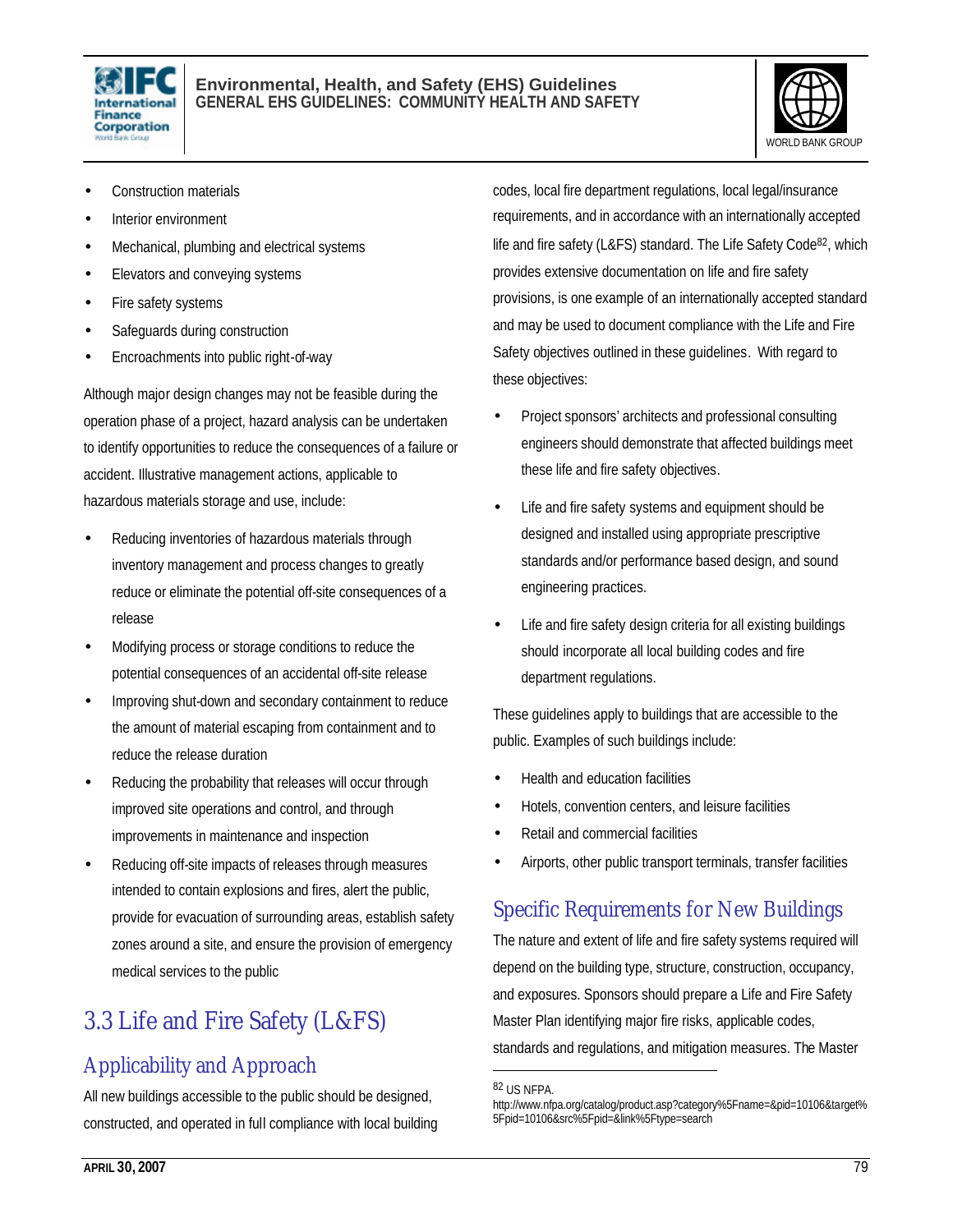



Plan should be prepared by a suitably qualified professional, and adequately cover, but not be limited to, the issues addressed briefly in the following points. The suitably qualified professional selected to prepare the Master Plan is responsible for a detailed treatment of the following illustrative, and all other required, issues.

# *Fire Prevention*

Fire prevention addresses the identification of fire risks and ignition sources, and measures needed to limit fast fire and smoke development. These issues include:

- Fuel load and control of combustibles
- lgnition sources
- Interior finish flame spread characteristics
- Interior finish smoke production characteristics
- Human acts, and housekeeping and maintenance

### *Means of Egress*

Means of Egress includes all design measures that facilitate a safe evacuation by residents and/or occupants in case of fire or other emergency, such as:

- Clear, unimpeded escape routes
- Accessibility to the impaired/handicapped
- Marking and signing
- **Emergency lighting**

### *Detection and Alarm Systems*

These systems encompass all measures, including communication and public address systems needed to detect a fire and alert:

- Building staff
- Emergency response teams
- **Occupants**
- Civil defense

#### *Compartmentation*

Compartmentation involves all measures to prevent or slow the spread of fire and smoke, including:

- **Separations**
- Fire walls
- Floors
- Doors
- **Dampers**
- Smoke control systems

#### *Fire Suppression and Control*

Fire suppression and control includes all automatic and manual fire protection installations, such as:

- Automatic sprinkler systems
- Manual portable extinguishers
- Fire hose reels

### *Emergency Response Plan*

An Emergency Response Plan is a set of scenario–based procedures to assist staff and emergency response teams during real life emergency and training exercises. This chapter of the Fire and Life Safety Master Plan should include an assessment of local fire prevention and suppression capabilities.

### *Operation and Maintenance*

Operation and Maintenance involves preparing schedules for mandatory regular maintenance and testing of life and fire safety features to ensure that mechanical, electrical, and civil structures and systems are at all times in conformance with life and fire safety design criteria and required operational readiness.

# L&FS Master Plan Review and Approval

• A suitably qualified professional prepares and submits a Life and Fire Safety (L&FS) Master Plan, including preliminary drawings and specifications, and certifies that the design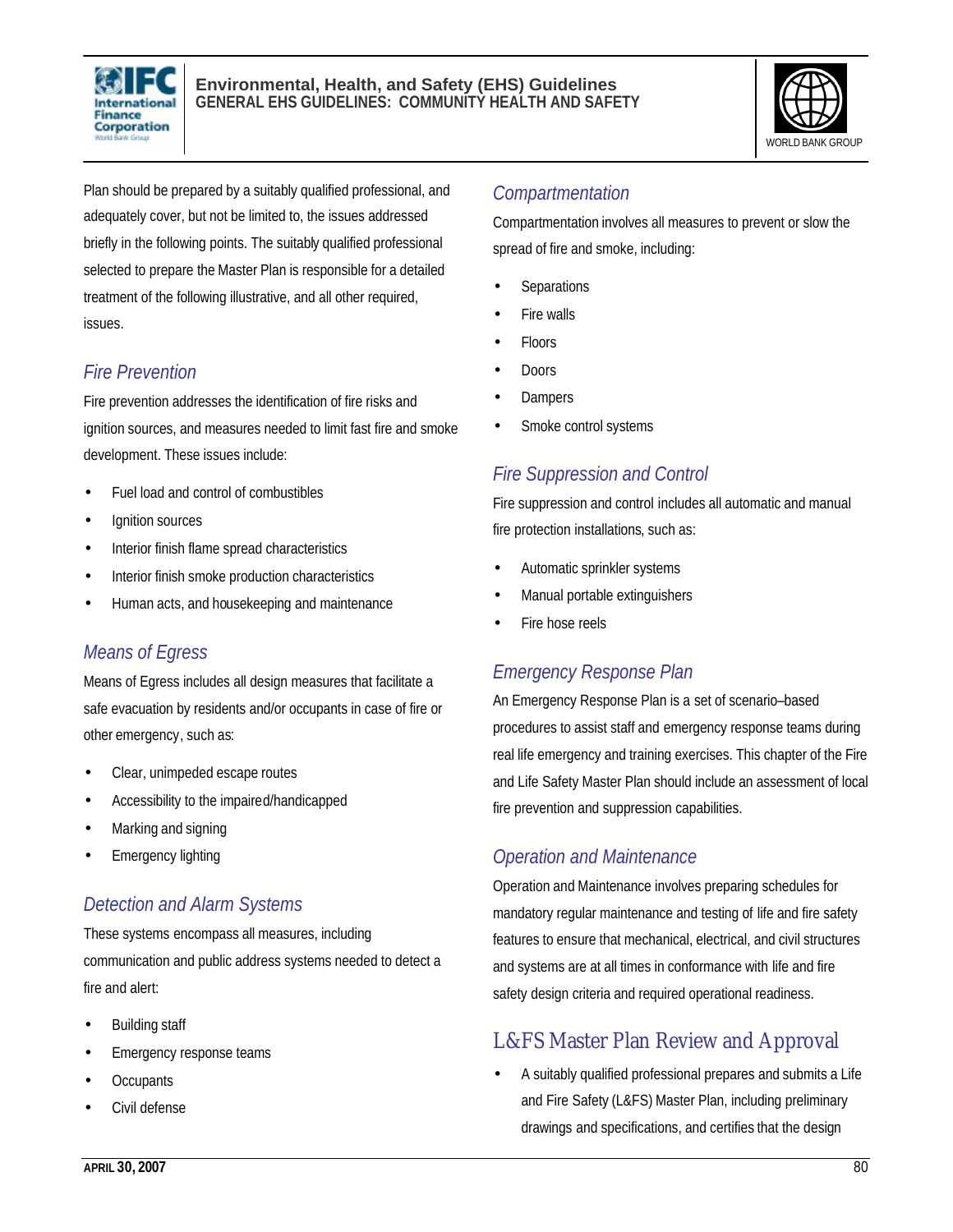



meets the requirements of these L&FS guidelines. The findings and recommendations of the review are then used to establish the conditions of a Corrective Action Plan and a time frame for implementing the changes.

The suitably qualified professional conducts a review as part of the project completion test at the time of life and fire safety systems testing and commissioning, and certifies that construction of these systems has been carried out in accordance with the accepted design. The findings and recommendations of the review are used as the basis for establishing project completion or to establish the conditions of a Pre-Completion Corrective Action Plan and a time frame for implementing the changes.

# Specific Requirements for Existing **Buildings**

- All life and fire safety quideline requirements for new buildings apply to existing buildings programmed for renovation. A suitably qualified professional conducts a complete life and fire safety review of existing buildings slated for renovation. The findings and recommendations of the review are used as the basis to establish the scope of work of a Corrective Action Plan and a time frame for implementing the changes.
- If it becomes apparent that life and fire safety conditions are deficient in an existing building that is not part of the project or that has not been programmed for renovation, a life and fire safety review of the building may be conducted by a suitably qualified professional. The findings and recommendations of the review are used as the basis to establish the scope of work of a Corrective Action Plan and a time frame for implementing the changes.

# Other Hazards

• Facilities, buildings, plants, and structures should be situated to minimize potential risks from forces of nature (e.g.

earthquakes, tsunamis, floods, windstorms, and fires from surrounding areas).

- All such structures should be designed in accordance with the criteria mandated by situation-, climatic-, and geologyspecific location risks (e.g. seismic activity, wind loading, and other dynamic loads).
- Structural engineers and architects responsible for facilities, buildings, plants and structures should certify the applicability and appropriateness of the design criteria employed.
- National or regional building regulations typically contain fire safety codes and standards83 or these standards are found in separate Fire Codes.<sup>84,85</sup> Generally, such codes and regulations incorporate further compliance requirements with respect to methodology, practice, testing, and other codes and standards<sup>86</sup>. Such nationally referenced material constitutes the acceptable fire life safety code.

# 3.4 Traffic Safety

Traffic accidents have become one of the most significant causes of injuries and fatalities among members of the public worldwide. Traffic safety should be promoted by all project personnel during displacement to and from the workplace, and during operation of project equipment on private or public roads. Prevention and control of traffic related injuries and fatalities should include the adoption of safety measures that are protective of project workers and of road users, including those who are most vulnerable to road traffic accidents87. Road safety initiatives proportional to the scope and nature of project activities should include:

<sup>83</sup> For example, Australia, Canada, South Africa, United Kingdom

<sup>84</sup> Réglementation Incendie [des ERP]

<sup>85</sup> USA NFPA, 2006.

<sup>86</sup> Prepared by National Institutes and Authorities such as American Society for Testing and Materials (ASTM), British Standards (BS), German Institute of Standardization (DIN), and French Standards (NF)

<sup>87</sup> Additional information on vulnerable users of public roads in developing countries is provided by Peden et al., 2004.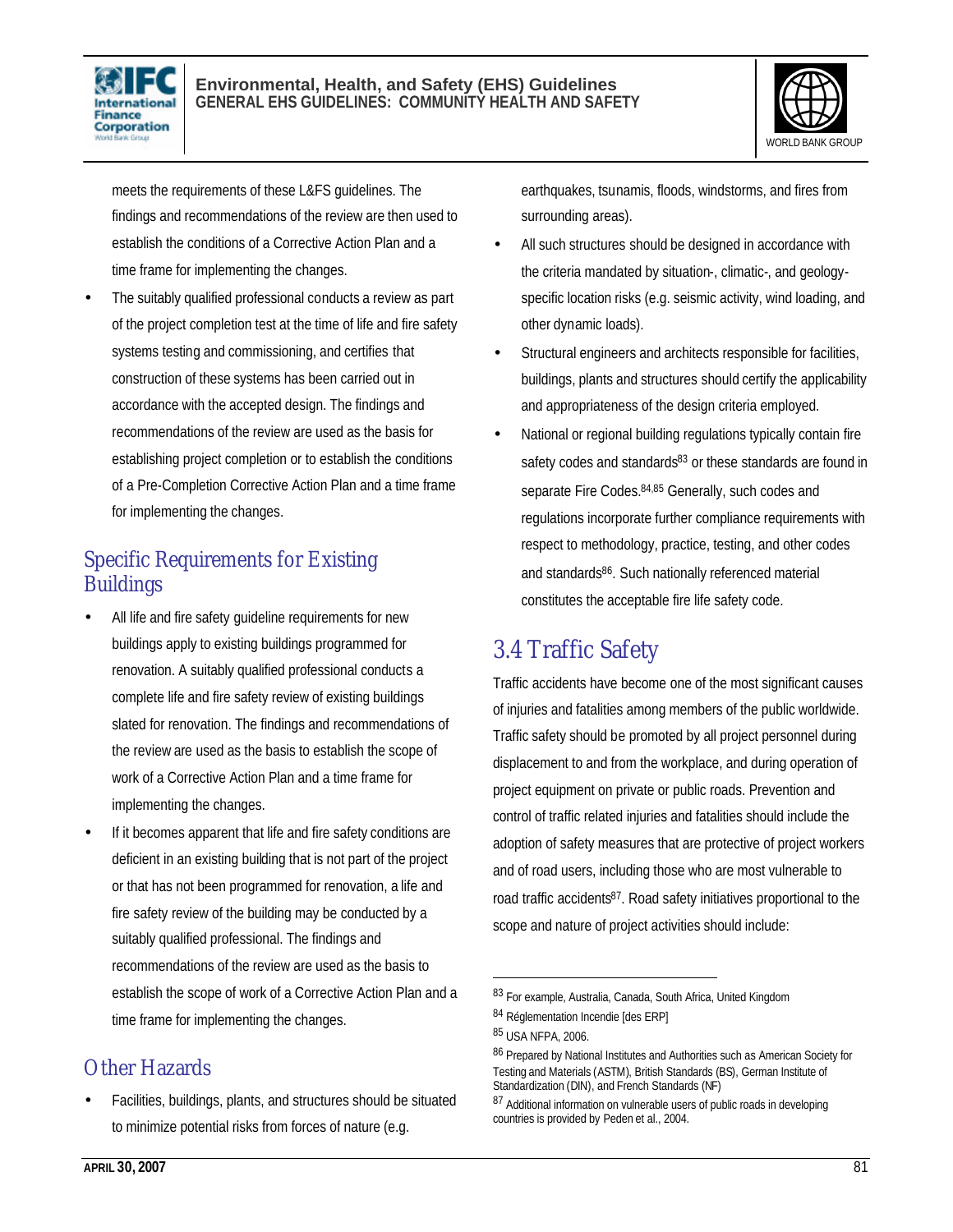



- Adoption of best transport safety practices across all aspects of project operations with the goal of preventing traffic accidents and minimizing injuries suffered by project personnel and the public. Measures should include:
	- o Emphasizing safety aspects among drivers
	- o Improving driving skills and requiring licensing of drivers
	- o Adopting limits for trip duration and arranging driver rosters to avoid overtiredness
	- o Avoiding dangerous routes and times of day to reduce the risk of accidents
	- o Use of speed control devices (governors) on trucks, and remote monitoring of driver actions
- Regular maintenance of vehicles and use of manufacturer approved parts to minimize potentially serious accidents caused by equipment malfunction or premature failure.

Where the project may contribute to a significant increase in traffic along existing roads, or where road transport is a significant component of a project, recommended measures include:

- Minimizing pedestrian interaction with construction vehicles
- Collaboration with local communities and responsible authorities to improve signage, visibility and overall safety of roads, particularly along stretches located near schools or other locations where children may be present. Collaborating with local communities on education about traffic and pedestrian safety (e.g. school education campaigns)<sup>88</sup>
- Coordination with emergency responders to ensure that appropriate first aid is provided in the event of accidents
- Using locally sourced materials, whenever possible, to minimize transport distances. Locating associated facilities such as worker camps close to project sites and arranging worker bus transport to minimizing external traffic

• Employing safe traffic control measures, including road signs and flag persons to warn of dangerous conditions

# 3.5 Transport of Hazardous Materials

# General Hazardous Materials Transport

- Projects should have procedures in place that ensure compliance with local laws and international requirements applicable to the transport of hazardous materials, including:
	- o IATA requirements89 for air transport
	- o IMDG Code90 sea transport
	- o UN Model Regulations<sup>91</sup> of other international standards as well as local requirements for land transport
	- o Host-country commitments under the Basel Convention on the Control of Transboundary Movements of Hazardous Waste and their disposal and Rotterdam Convention on the prior Inform Consent Procedure for Certain Hazardous Chemicals and Pesticides in International Trade, if applicable to the project activities
- The procedures for transportation of hazardous materials (Hazmats) should include:
	- Proper labeling of containers, including the identify and quantity of the contents, hazards, and shipper contact information
	- o Providing a shipping document (e.g. shipping manifest) that describes the contents of the load and its associated hazards in addition to the labeling of the containers. The shipping document should establish a chain-of-custody using multiple signed copies to show that the waste was properly shipped, transported and received by the recycling or treatment/disposal facility

l

<sup>88</sup>Additional sources of information for implementation of road safety measures is available at WHO, 1989, Ross et al., 1991, Tsunokawa and Hoban, 1997, and OECD, 1999

<sup>89</sup> IATA, 2005. www.iata.org

<sup>90</sup> IMO. www.imo.org/safety

<sup>91</sup> United Nations. Transport of Dangerous Goods - Model Regulations. 14th Revised Edition. Geneva 2005. http://www.unece.org/trans/danger/publi/unrec/rev14/14files\_e.html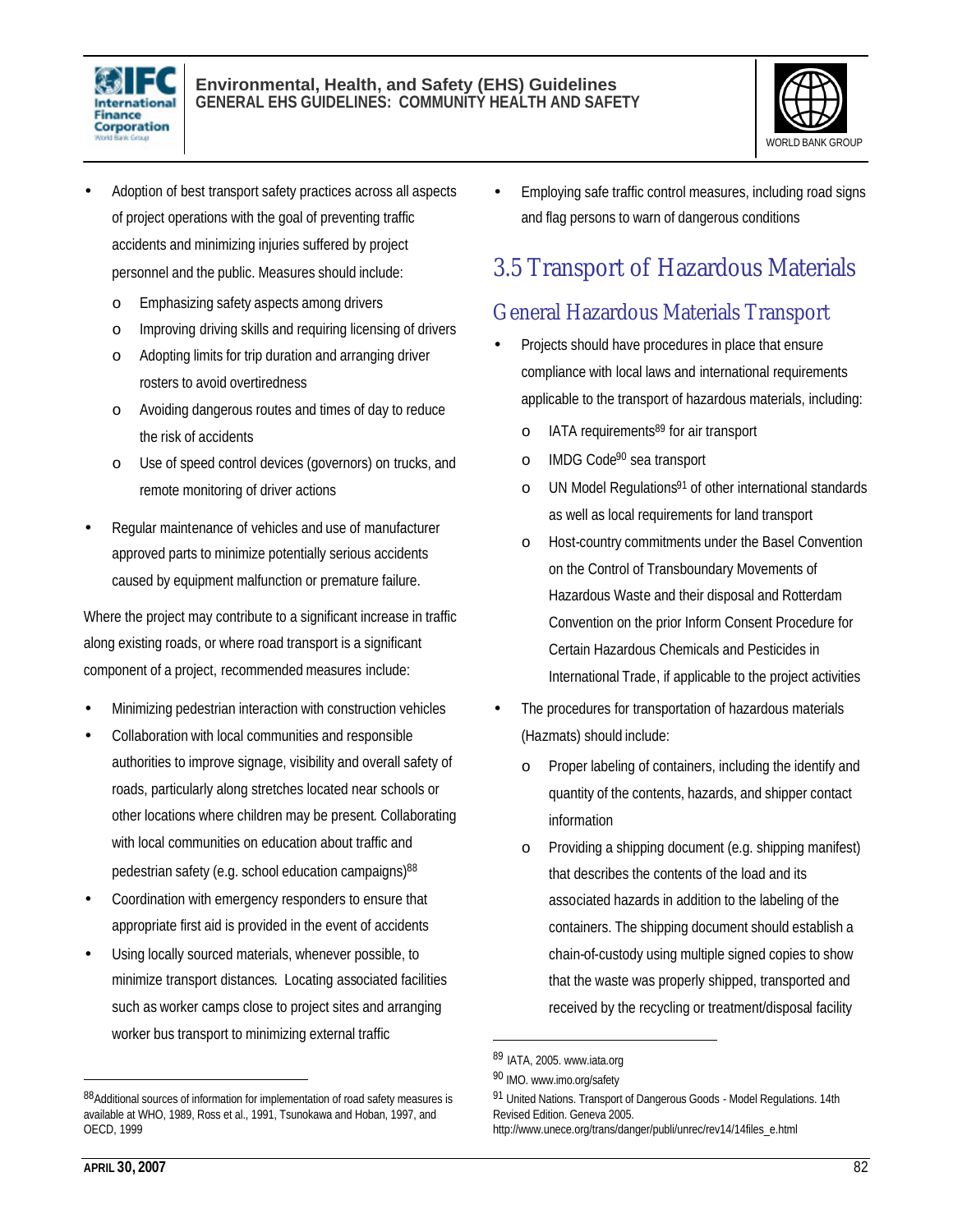



- o Ensuring that the volume, nature, integrity and protection of packaging and containers used for transport are appropriate for the type and quantity of hazardous material and modes of transport involved
- o Ensuring adequate transport vehicle specifications
- o Training employees involved in the transportation of hazardous materials regarding proper shipping procedures and emergency procedures
- o Using labeling and placarding (external signs on transport vehicles), as required
- o Providing the necessary means for emergency response on call 24 hours/day

# Major Transportation Hazards

Guidance related to major transportation hazards should be implemented in addition to measures presented in the preceding section for preventing or minimizing the consequences of catastrophic releases of hazardous materials, which may result in toxic, fire, explosion, or other hazards during transportation.

In addition to these aforementioned procedures, projects which transport hazardous materials *at or above the threshold quantities*<sup>92</sup> should prepare a Hazardous Materials Transportation Plan containing all of the elements presented below**<sup>93</sup>** .

#### *Hazard Assessment*

The hazard assessment should identify the potential hazard involved in the transportation of hazardous materials by reviewing:

- The hazard characteristics of the substances identified during the screening stage
- The history of accidents, both by the company and its contractors, involving hazardous materials transportation

The existing criteria for the safe transportation of hazardous materials, including environmental management systems used by the company and its contractors

This review should cover the management actions, preventive measures and emergency response procedures described below. The hazard assessment helps to determine what additional measures may be required to complete the plan.

#### *Management Actions*

- *Management of Change:* These procedures should address:
	- o The technical basis for changes in hazardous materials offered for transportation, routes and/or procedures
	- o The potential impact of changes on health and safety
	- o Modification required to operating procedures
	- o Authorization requirements
	- o Employees affected
	- o Training needs
- *Compliance Audit:* A compliance audit evaluates compliance with prevention requirements for each transportation route or for each hazardous material, as appropriate. A compliance audit covering each element of the prevention measures (see below) should be conducted at least every three years. The audit program should include:
	- o Preparation of a report of the findings
	- o Determination and documentation of the appropriate response to each finding
	- o Documentation that any deficiency has been corrected.
- *Incident Investigation:* Incidents can provide valuable information about transportation hazards and the steps needed to prevent accidental releases. The implementation of incident investigation procedures should ensure that:
	- o Investigations are initiated promptly
	- o Summaries of investigations are included in a report
	- o Report findings and recommendations are addressed

 $\overline{a}$ 92 Threshold quantities for the transport of hazardous materials are found in the UN – Transport of Dangerous Goods – Model Regulations cited above.

<sup>93</sup> For further information and guidance, please refer to International Finance Corporation (IFC) Hazardous Materials Transportation Manual. Washington, D.C. December 2000.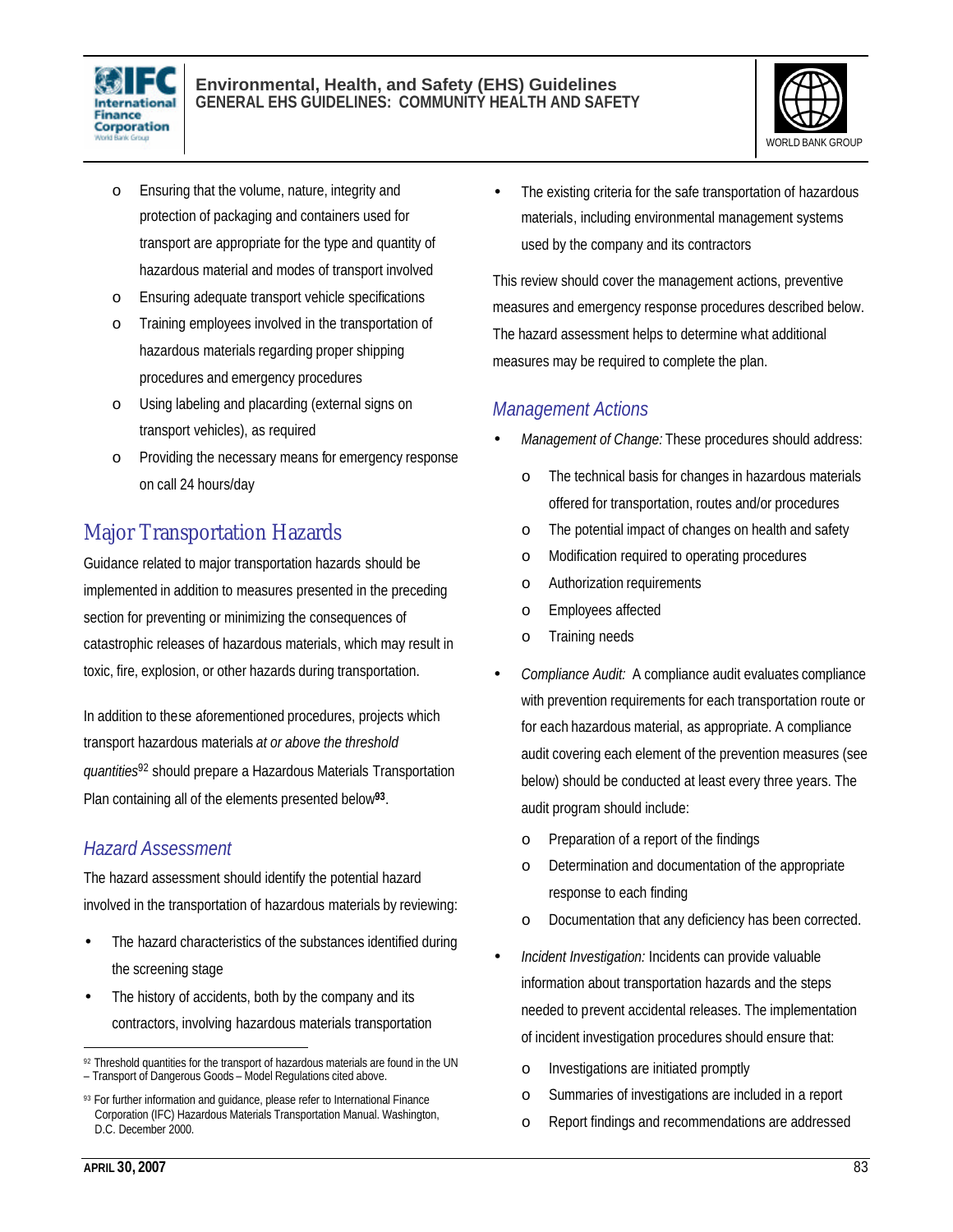



- o Reports are reviewed with staff and contractors
- *Employee Participation:* There should be a written plan of action regarding the implementation of active employee participation in the prevention of accidents.
- *Contractors:* The plan should include procedures to ensure that:
	- o The contractor is provided with safety performance procedures and safety and hazard information
	- o Contractors observe safety practices
	- o Verify that the contractor acts responsibly

The plan should also include additional procedures to ensure the contractors will:

- o Ensure appropriate training for their employees
- o Ensure their employees know process hazards and applicable emergency actions
- o Prepare and submit training records
- o Inform employees about the hazards presented by their work
- *Training:* Good training programs on operating procedures will provide the employees with the necessary information to understand how to operate safely and why safe operations are needed. The training program should include:
	- o The list of employees to be trained
	- o Specific training objectives
	- o Mechanisms to achieve objectives (i.e. hands-on workshops, videos, etc.)
	- o Means to determine the effectiveness of the training program
	- o Training procedures for new hires and refresher programs

#### *Preventive Measures*

The plan should include procedures to implement preventive measures specific to each hazardous material offered for transportation, including:

- Classification and segregation of hazardous materials in warehouses and transport units
- Packaging and packaging testing
- Marking and labeling of packages containing hazardous materials
- Handling and securing packages containing hazardous materials in transport units
- Marking and placarding of transport units
- Documentation (e.g. bills of lading)
- Application of special provisions, as appropriate

#### *Emergency Preparedness and Response*

It is important to develop procedures and practices for the handling of hazardous materials that allow for quick and efficient responses to accidents that may result in injury or environmental damage. The sponsor should prepare an Emergency Preparedness and Response Plan that should cover:

- *Planning Coordination:* This should include procedures for:
	- o Informing the public and emergency response agencies
	- o Documenting first aid and emergency medical treatment
	- o Taking emergency response actions
	- o Reviewing and updating the emergency response plan to reflect changes and ensuring that the employees are informed of such changes
- *Emergency Equipment:* The plan should include procedures for using, inspecting, testing, and maintaining emergency response equipment.
- *Training:* Employees should be trained in any relevant procedures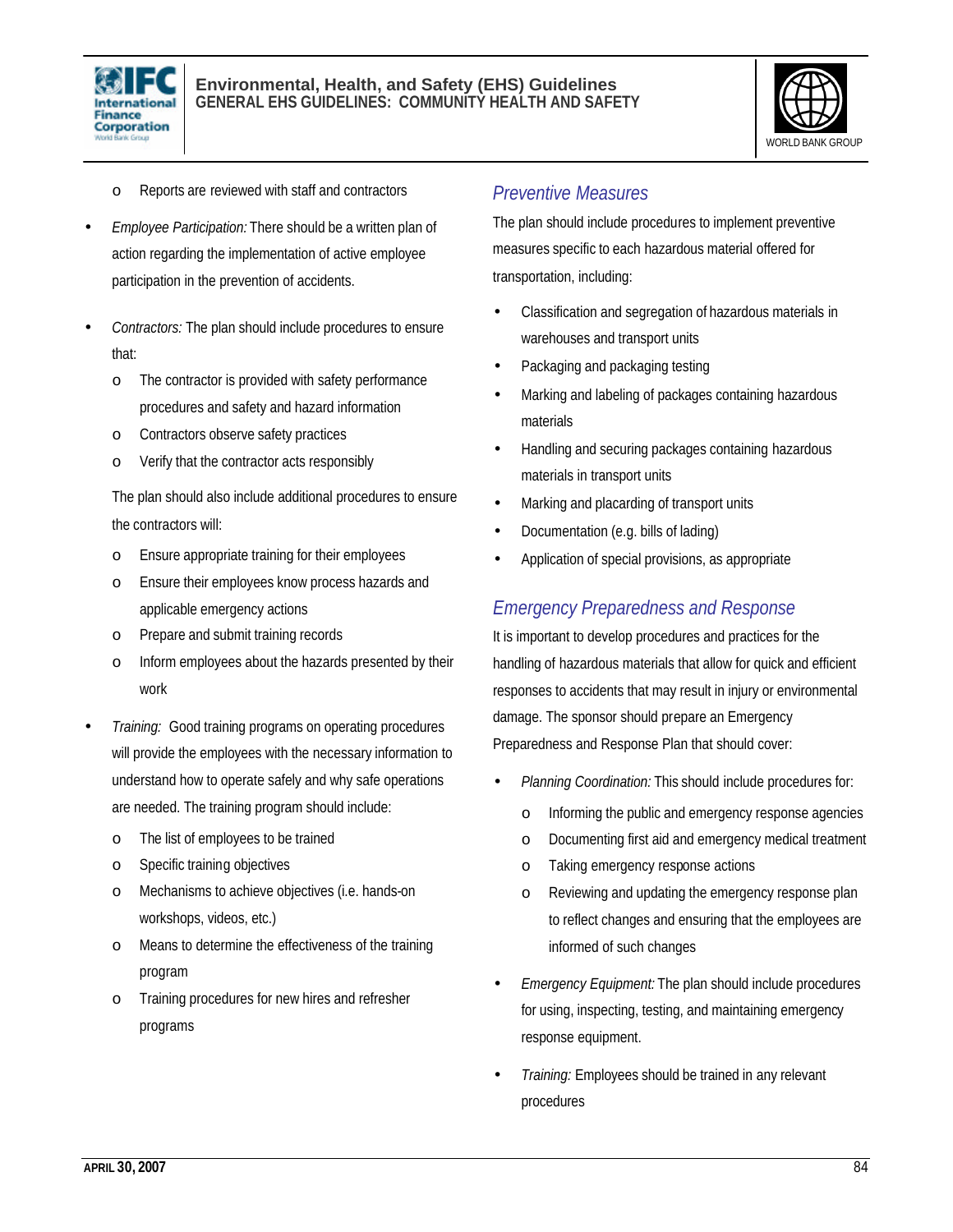



# 3.6 Disease Prevention

### Communicable Diseases

Communicable diseases pose a significant public health threat worldwide. Health hazards typically associated with large development projects are those relating to poor sanitation and living conditions, sexual transmission and vector-borne infections. Communicable diseases of most concern during the construction phase due to labor mobility are sexually-transmitted diseases (STDs), such as HIV/AIDS. Recognizing that no single measure is likely to be effective in the long term, successful initiatives typically involve a combination of behavioral and environmental modifications.

Recommended interventions at the project level include<sup>94</sup>:

- Providing surveillance and active screening and treatment of workers
- Preventing illness among workers in local communities by:
	- o Undertaking health awareness and education initiatives, for example, by implementing an information strategy to reinforce person-to-person counseling addressing systemic factors that can influence individual behavior as well as promoting individual protection, and protecting others from infection, by encouraging condom use
	- o Training health workers in disease treatment
	- o Conducting immunization programs for workers in local communities to improve health and guard against infection
	- o Providing health services
- Providing treatment through standard case management in on-site or community health care facilities. Ensuring ready

access to medical treatment, confidentiality and appropriate care, particularly with respect to migrant workers

• Promoting collaboration with local authorities to enhance access of workers families and the community to public health services and promote immunization

#### Vector-Borne Diseases

Reducing the impact of vector-borne disease on the long-term health of workers is best accomplished through implementation of diverse interventions aimed at eliminating the factors that lead to disease. Project sponsors, in close collaboration with community health authorities, can implement an integrated control strategy for mosquito and other arthropod-borne diseases that might involve:

- Prevention of larval and adult propagation through sanitary improvements and elimination of breeding habitats close to human settlements
- Elimination of unusable impounded water
- Increase in water velocity in natural and artificial channels
- Considering the application of residual insecticide to dormitory walls
- Implementation of integrated vector control programs
- Promoting use of repellents, clothing, netting, and other barriers to prevent insect bites
- Use of chemoprophylaxis drugs by non-immune workers and collaborating with public health officials to help eradicate disease reservoirs
- Monitoring and treatment of circulating and migrating populations to prevent disease reservoir spread
- Collaboration and exchange of in-kind services with other control programs in the project area to maximize beneficial effects
- Educating project personnel and area residents on risks, prevention, and available treatment
- Monitoring communities during high-risk seasons to detect and treat cases

<sup>94</sup> Additional sources of information on disease prevention include IFC, 2006; UNDP, 2000, 2003; Walley et al., 2000; Kindhauser, 2003; Heymann, 2004.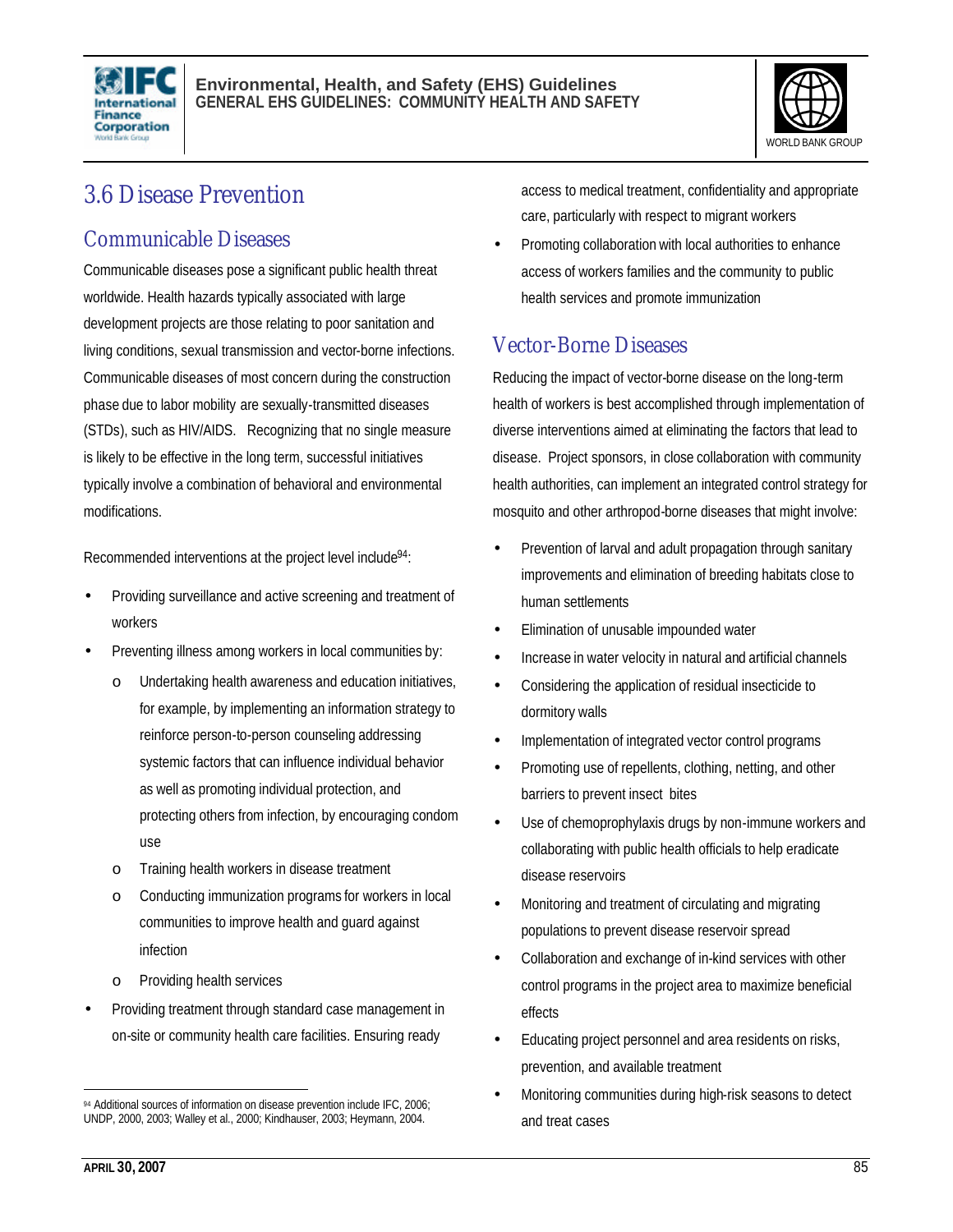



- Distributing appropriate education materials
- Following safety guidelines for the storage, transport, and distribution of pesticides to minimize the potential for misuse, spills, and accidental human exposure

# 3.7 Emergency Preparedness and Response

An emergency is an unplanned event when a project operation loses control, or could lose control, of a situation that may result in risks to human health, property, or the environment, either within the facility or in the local community. Emergencies do not normally include safe work practices for frequent upsets or events that are covered by occupational health and safety.

All projects should have an Emergency Preparedness and Response Plan that is commensurate with the risks of the facility and that includes the following basic elements:

- Administration (policy, purpose, distribution, definitions, etc)
- Organization of emergency areas (command centers, medical stations, etc)
- Roles and responsibilities
- Communication systems
- Emergency response procedures
- **Emergency resources**
- Training and updating
- Checklists (role and action list and equipment checklist)
- Business Continuity and Contingency

Additional information is provided for key components of the emergency plan, as follows below.

### Communication Systems

*Worker notification and communication*

Alarm bells, visual alarms, or other forms of communication should be used to reliably alert workers to an emergency. Related measures include:

- Testing warning systems at least annually (fire alarms monthly), and more frequently if required by local regulations, equipment, or other considerations
- Installing a back-up system for communications on-site with off-site resources, such as fire departments, in the event that normal communication methods may be inoperable during an emergency

#### *Community Notification*

If a local community may be at risk from a potential emergency arising at the facility, the company should implement communication measures to alert the community, such as:

- Audible alarms, such as fire bells or sirens
- Fan out telephone call lists
- Vehicle mounted speakers
- Communicating details of the nature of the emergency
- Communicating protection options (evacuation, quarantine)
- Providing advise on selecting an appropriate protection option

#### *Media and Agency Relations*

Emergency information should be communicated to the media through:

- A trained, local spokesperson able to interact with relevant stakeholders, and offer guidance to the company for speaking to the media, government, and other agencies
- Written press releases with accurate information, appropriate level of detail for the emergency, and for which accuracy can be guaranteed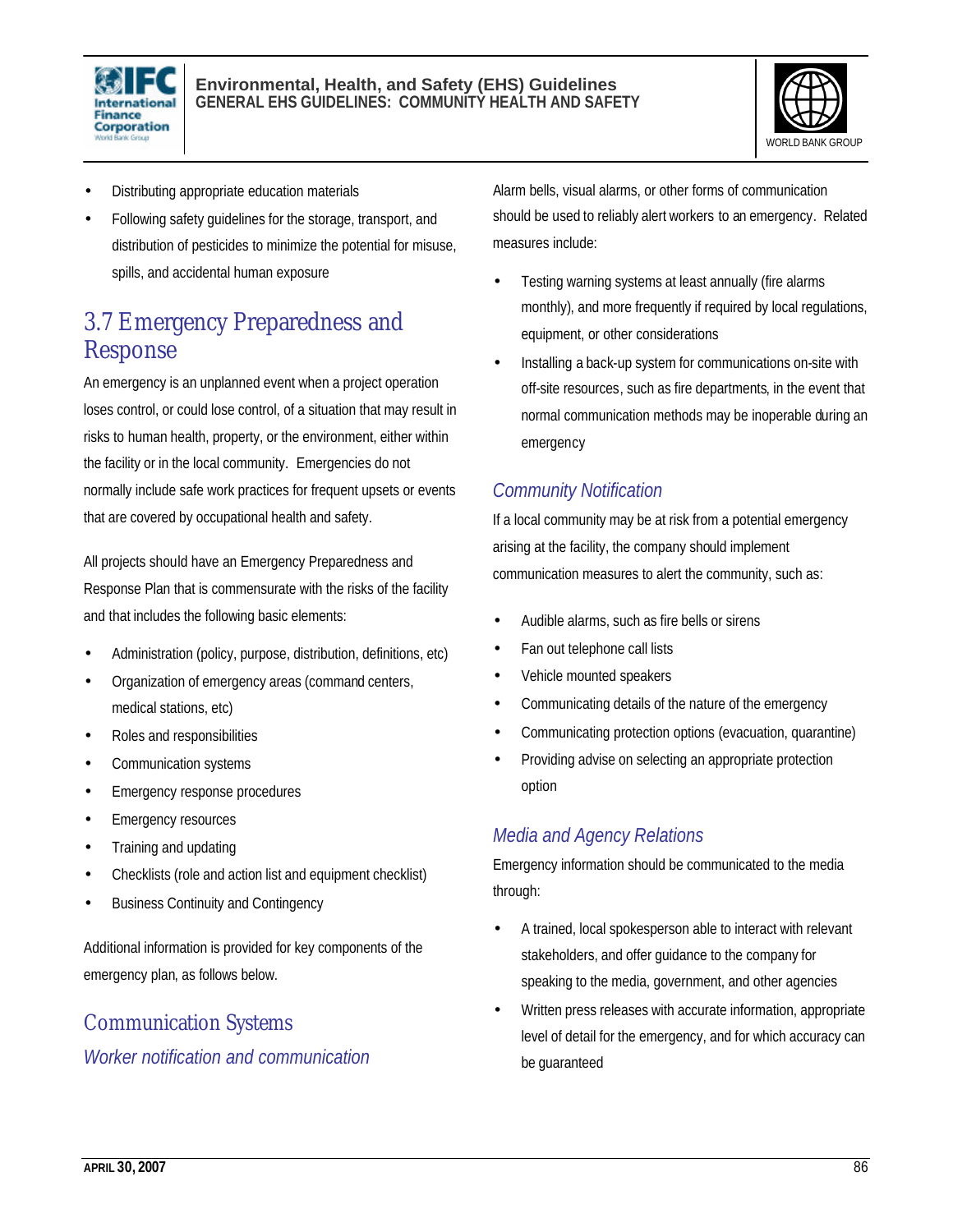



# Emergency Resources

### *Finance and Emergency Funds*

• A mechanism should be provided for funding emergency activities.

### *Fire Services*

The company should consider the level of local fire fighting capacity and whether equipment is available for use at the facility in the event of a major emergency or natural disaster. If insufficient capacity is available, fire fighting capacity should be acquired that may include pumps, water supplies, trucks, and training for personnel.

### *Medical Services*

The company should provide first aid attendants for the facility as well as medical equipment suitable for the personnel, type of operation, and the degree of treatment likely to be required prior to transportation to hospital.

### *Availability of Resources*

Appropriate measures for managing the availability of resources in case of an emergency include:

- Maintaining a list of external equipment, personnel, facilities, funding, expert knowledge, and materials that may be required to respond to emergencies. The list should include personnel with specialized expertise for spill clean-up, flood control, engineering, water treatment, environmental science, etc., or any of the functions required to adequately respond to the identified emergency
- Providing personnel who can readily call up resources, as required
- Tracking and managing the costs associated with emergency resources
- Considering the quantity, response time, capability, limitations, and cost of these resources, for both site-specific emergencies, and community or regional emergencies
- Considering if external resources are unable to provide sufficient capacity during a regional emergency and whether additional resources may need to be maintained on-site

# *Mutual Aid*

Mutual aid agreements decrease administrative confusion and provide a clear basis for response by mutual aid providers.

• Where appropriate, mutual aid agreements should be maintained with other organizations to allow for sharing of personnel and specialized equipment.

### *Contact List*

The company should develop a list of contact information for all internal and external resources and personnel. The list should include the name, description, location, and contact details (telephone, email) for each of the resources, and be maintained annually.

# Training and Updating

The emergency preparedness facilities and emergency response plans require maintenance, review, and updating to account for changes in equipment, personnel, and facilities. Training programs and practice exercises provide for testing systems to ensure an adequate level of emergency preparedness. Programs should:

- Identify training needs based on the roles and responsibilities, capabilities and requirements of personnel in an emergency
- Develop a training plan to address needs, particularly for fire fighting, spill response, and evacuation